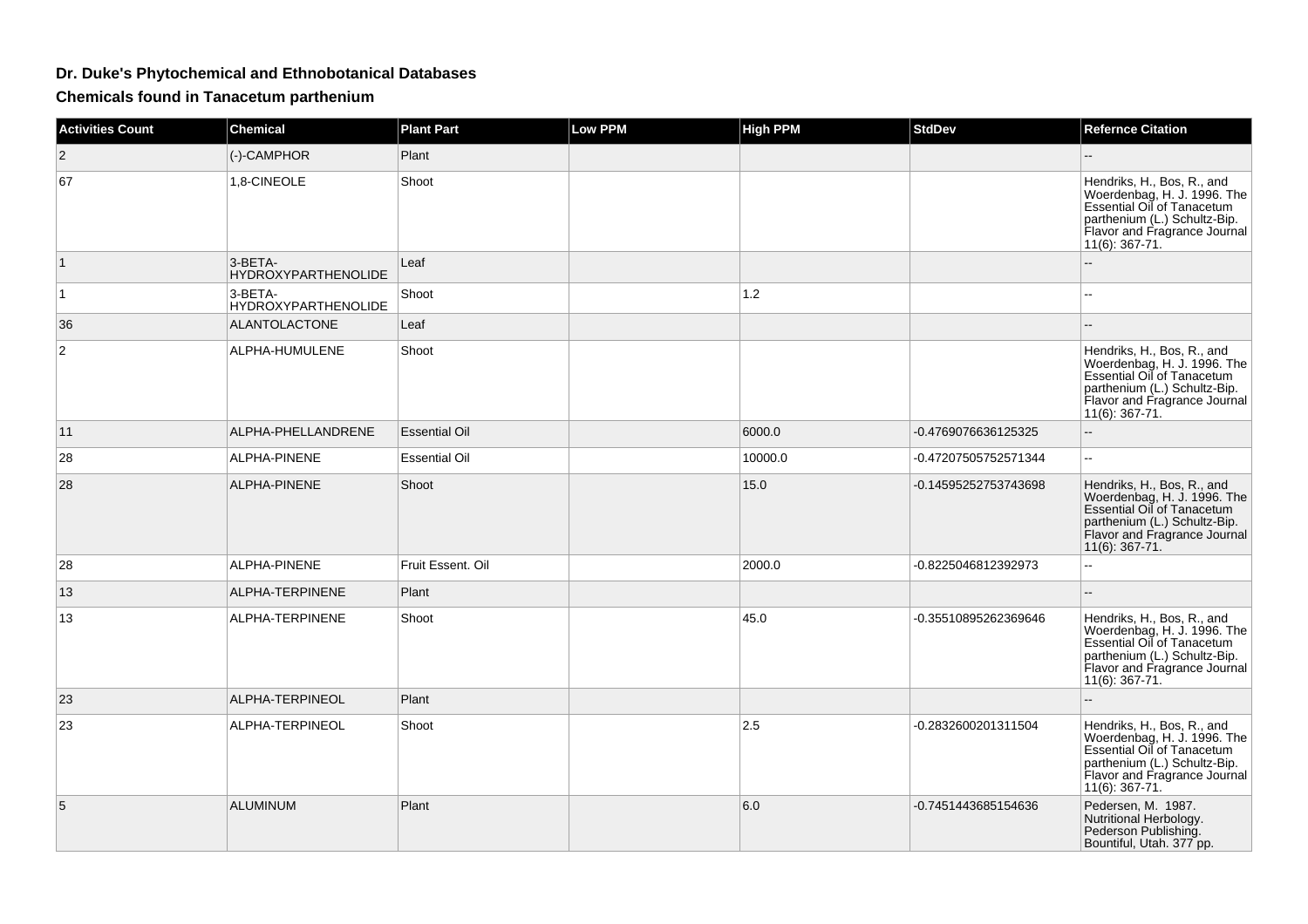| <b>Activities Count</b> | <b>Chemical</b>     | <b>Plant Part</b>    | Low PPM | <b>High PPM</b> | <b>StdDev</b>        | <b>Refernce Citation</b>                                                                                                                                                     |
|-------------------------|---------------------|----------------------|---------|-----------------|----------------------|------------------------------------------------------------------------------------------------------------------------------------------------------------------------------|
| $\overline{4}$          | <b>ARTECANIN</b>    | Plant                |         |                 |                      | Щ,                                                                                                                                                                           |
| $\vert$ 4               | <b>ARTECANIN</b>    | Shoot                |         | 0.4             |                      |                                                                                                                                                                              |
| 4                       | <b>ARTECANIN</b>    | Leaf                 |         |                 |                      | --                                                                                                                                                                           |
| $\overline{1}$          | <b>ARTEMORIN</b>    | Shoot                |         | 4.0             |                      |                                                                                                                                                                              |
| 112                     | ASCORBIC-ACID       | Plant                |         | 330.0           | -0.5162152379862993  | Pedersen, M. 1987.<br>Nutritional Herbology.<br>Pederson Publishing.<br>Bountiful, Utah. 377 pp.                                                                             |
| 24                      | <b>BENZALDEHYDE</b> | Shoot                |         |                 |                      | Hendriks, H., Bos, R., and<br>Woerdenbag, H. J. 1996. The<br>Essential Oil of Tanacetum<br>parthenium (L.) Schultz-Bip.<br>Flavor and Fragrance Journal<br>$11(6)$ : 367-71. |
| 9                       | BENZYL-ALCOHOL      | Fruit Essent, Oil    |         |                 |                      |                                                                                                                                                                              |
| $\vert$ 1               | BENZYL-ISOBUTYRATE  | Shoot                |         |                 |                      | Hendriks, H., Bos, R., and<br>Woerdenbag, H. J. 1996. The<br>Essential Oil of Tanacetum<br>parthenium (L.) Schultz-Bip.<br>Flavor and Fragrance Journal<br>$11(6)$ : 367-71. |
|                         | BENZYL-ISOVALERATE  | Shoot                |         |                 |                      | Hendriks, H., Bos, R., and<br>Woerdenbag, H. J. 1996. The<br>Essential Oil of Tanacetum<br>parthenium (L.) Schultz-Bip.<br>Flavor and Fragrance Journal<br>$11(6)$ : 367-71. |
| $\overline{2}$          | BENZYL-PROPIONATE   | Shoot                |         |                 |                      | Hendriks, H., Bos, R., and<br>Woerdenbag, H. J. 1996. The<br>Essential Oil of Tanacetum<br>parthenium (L.) Schultz-Bip.<br>Flavor and Fragrance Journal<br>$11(6)$ : 367-71. |
| 53                      | BETA-CAROTENE       | Plant                |         | 14.0            | -0.6513567486971203  | Pedersen, M. 1987.<br>Nutritional Herbology.<br>Pederson Publishing.<br>Bountiful, Utah. 377 pp.                                                                             |
| 13                      | <b>BETA-PINENE</b>  | Shoot                |         | 4.0             | -0.12082019397820601 | Hendriks, H., Bos, R., and<br>Woerdenbag, H. J. 1996. The<br>Essential Oil of Tanacetum<br>parthenium (L.) Schultz-Bip.<br>Flavor and Fragrance Journal<br>11(6): 367-71.    |
| 13                      | <b>BETA-PINENE</b>  | <b>Essential Oil</b> |         |                 |                      | шш.                                                                                                                                                                          |
| 13                      | <b>BETA-PINENE</b>  | Fruit Essent. Oil    |         | 1000.0          | -0.7715573703107804  | $-$                                                                                                                                                                          |
| 47                      | BETA-SITOSTEROL     | Leaf Essent. Oil     |         | 16000.0         |                      | ÷÷.                                                                                                                                                                          |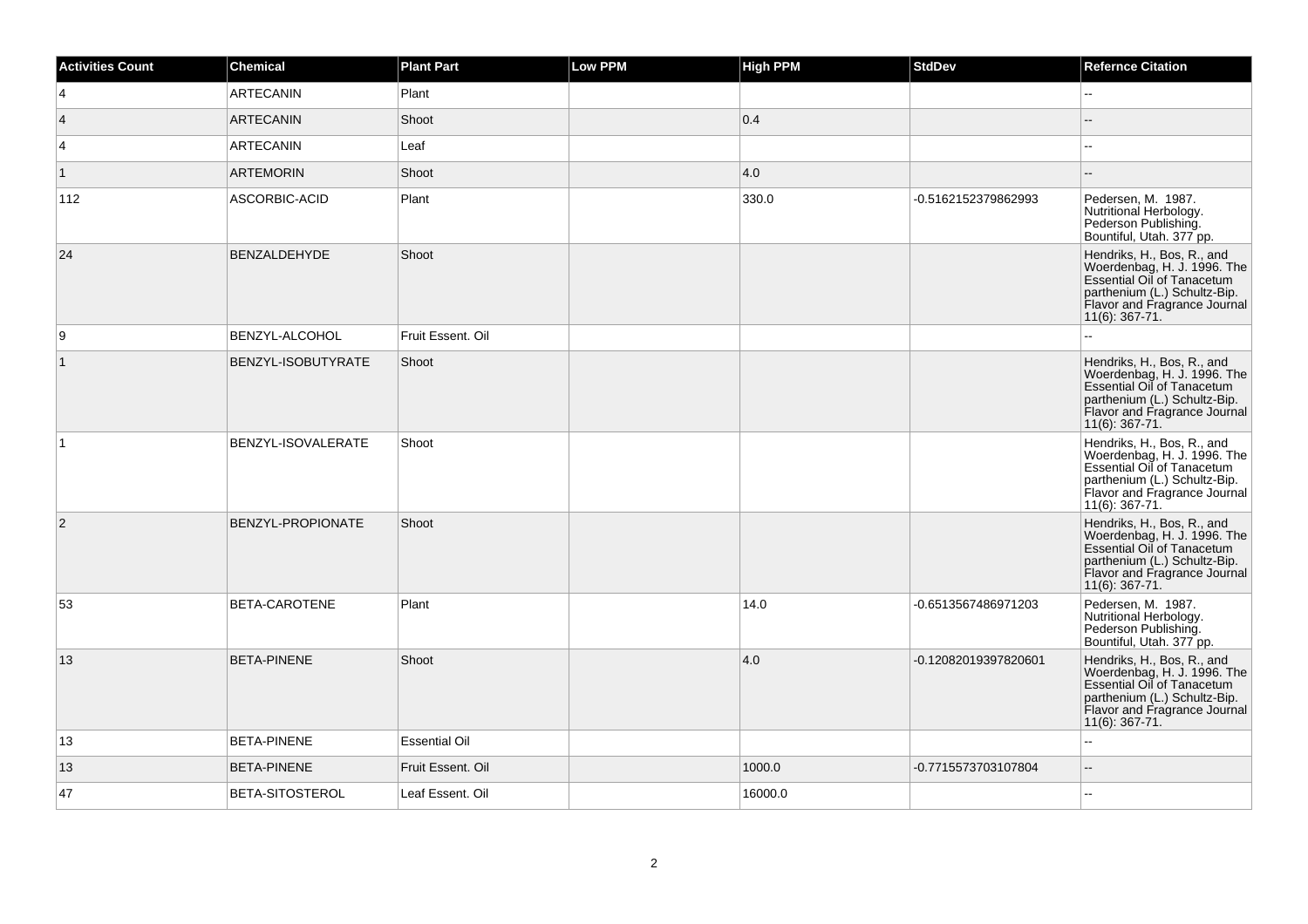| <b>Activities Count</b> | <b>Chemical</b> | <b>Plant Part</b>    | <b>Low PPM</b> | <b>High PPM</b> | <b>StdDev</b>        | <b>Refernce Citation</b>                                                                                                                                                     |
|-------------------------|-----------------|----------------------|----------------|-----------------|----------------------|------------------------------------------------------------------------------------------------------------------------------------------------------------------------------|
| 47                      | BETA-SITOSTEROL | Fruit Essent. Oil    |                |                 |                      |                                                                                                                                                                              |
| 35                      | <b>BORNEOL</b>  | Shoot                |                | 9.0             | -0.3900888401961888  | Hendriks, H., Bos, R., and<br>Woerdenbag, H. J. 1996. The<br>Essential Oil of Tanacetum<br>parthenium (L.) Schultz-Bip.<br>Flavor and Fragrance Journal<br>11(6): 367-71.    |
| 35                      | <b>BORNEOL</b>  | <b>Essential Oil</b> |                | 10000.0         | -0.8168042453042687  |                                                                                                                                                                              |
| 35                      | <b>BORNEOL</b>  | Fruit Essent. Oil    |                | 1300.0          |                      |                                                                                                                                                                              |
| 12                      | BORNYL-ACETATE  | Shoot                |                | 28.0            | -0.36126712188937815 | Hendriks, H., Bos, R., and<br>Woerdenbag, H. J. 1996. The<br>Essential Oil of Tanacetum<br>parthenium (L.) Schultz-Bip.<br>Flavor and Fragrance Journal<br>$11(6)$ : 367-71. |
| 28                      | <b>CALCIUM</b>  | Plant                |                | 5810.0          | -0.8321353407836742  | Pedersen, M. 1987.<br>Nutritional Herbology.<br>Pederson Publishing.<br>Bountiful, Utah. 377 pp.                                                                             |
| 9                       | <b>CAMPHENE</b> | Leaf Essent. Oil     |                | 30000.0         | 0.1899278105662218   |                                                                                                                                                                              |
| 9                       | <b>CAMPHENE</b> | Shoot                |                | 95.0            | -0.1255113105525119  | Hendriks, H., Bos, R., and<br>Woerdenbag, H. J. 1996. The<br>Essential Oil of Tanacetum<br>parthenium (L.) Schultz-Bip.<br>Flavor and Fragrance Journal<br>11(6): 367-71.    |
| 9                       | <b>CAMPHENE</b> | <b>Essential Oil</b> |                | 54000.0         | 0.9292841063141826   | $\overline{a}$                                                                                                                                                               |
| 9                       | <b>CAMPHENE</b> | Fruit Essent. Oil    |                | 7000.0          | -0.3352780859890732  | ă.                                                                                                                                                                           |
| 41                      | <b>CAMPHOR</b>  | Leaf Essent. Oil     |                | 201000.0        | 0.40766428831174817  | $\overline{\phantom{a}}$                                                                                                                                                     |
| 41                      | <b>CAMPHOR</b>  | <b>Essential Oil</b> |                | 442000.0        | 1.342251919291669    | ۵.                                                                                                                                                                           |
| 41                      | <b>CAMPHOR</b>  | Fruit Essent. Oil    |                | 189000.0        |                      |                                                                                                                                                                              |
| 41                      | <b>CAMPHOR</b>  | Shoot                |                | 24.0            | -0.15638075587436032 | $\ddotsc$                                                                                                                                                                    |
| 5                       | <b>CANIN</b>    | Shoot                |                | 0.8             |                      |                                                                                                                                                                              |
| 5                       | <b>CANIN</b>    | Leaf                 |                |                 |                      |                                                                                                                                                                              |
| 5                       | <b>CANIN</b>    | Plant                |                |                 |                      | Jeffery B. Harborne and H.<br>Baxter, eds. 1983.<br>Phytochemical Dictionary. A<br>Handbook of Bioactive<br>Compounds from Plants.<br>Taylor & Frost, London. 791<br>pp.     |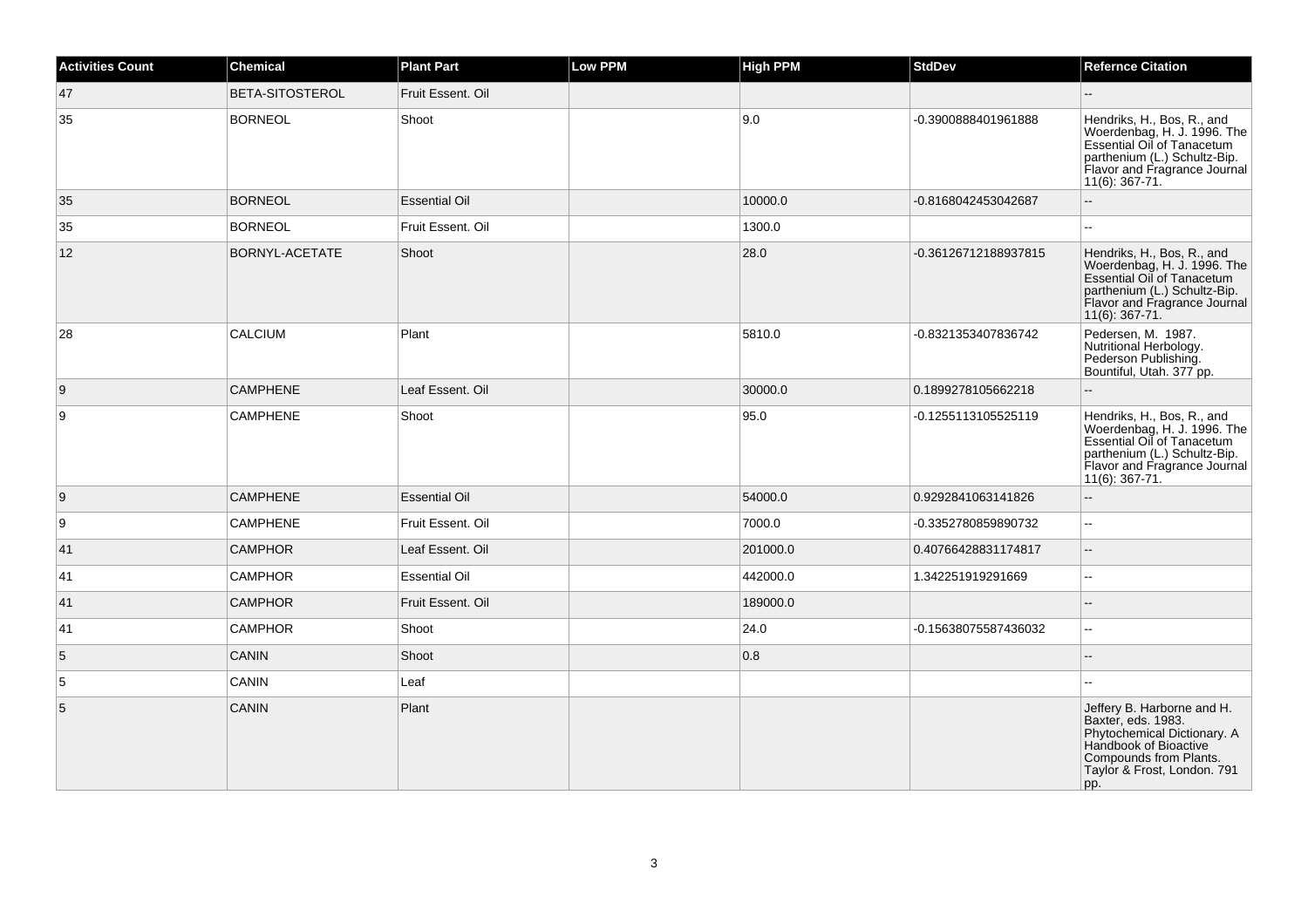| <b>Activities Count</b> | <b>Chemical</b>                  | <b>Plant Part</b> | <b>Low PPM</b> | <b>High PPM</b> | <b>StdDev</b>        | <b>Refernce Citation</b>                                                                                                                                                     |
|-------------------------|----------------------------------|-------------------|----------------|-----------------|----------------------|------------------------------------------------------------------------------------------------------------------------------------------------------------------------------|
| 37                      | CARVACROL                        | Shoot             |                |                 |                      | Hendriks, H., Bos, R., and<br>Woerdenbag, H. J. 1996. The<br>Essential Oil of Tanacetum<br>parthenium (L.) Schultz-Bip.<br>Flavor and Fragrance Journal<br>11(6): 367-71.    |
| 31                      | <b>CARYOPHYLLENE</b>             | Fruit Essent. Oil |                |                 |                      |                                                                                                                                                                              |
| 6                       | CARYOPHYLLENE-<br><b>EPOXIDE</b> | Shoot             |                | 31.0            | 1.6391694335729892   | Hendriks, H., Bos, R., and<br>Woerdenbag, H. J. 1996. The<br>Essential Oil of Tanacetum<br>parthenium (L.) Schultz-Bip.<br>Flavor and Fragrance Journal<br>11(6): 367-71.    |
| 8                       | CARYOPHYLLENE-OXIDE              | Fruit Essent, Oil |                | 4000.0          | $-1.0$               |                                                                                                                                                                              |
| 24                      | <b>CHROMIUM</b>                  | Plant             |                | 1.7             | -0.7046051474035722  | Pedersen, M. 1987.<br>Nutritional Herbology.<br>Pederson Publishing.<br>Bountiful, Utah. 377 pp.                                                                             |
| 2                       | CHRYSANTHENYL-<br><b>ACETATE</b> | Shoot             |                | 360.0           |                      | Hendriks, H., Bos, R., and<br>Woerdenbag, H. J. 1996. The<br>Essential Oil of Tanacetum<br>parthenium (L.) Schultz-Bip.<br>Flavor and Fragrance Journal<br>$11(6)$ : 367-71. |
| 2                       | <b>COBALT</b>                    | Plant             |                |                 |                      | Pedersen, M. 1987.<br>Nutritional Herbology.<br>Pederson Publishing.<br>Bountiful, Utah. 377 pp.                                                                             |
| $\overline{4}$          | <b>COSMOSIIN</b>                 | Flower            |                |                 |                      | List, P.H. and Horhammer, L.<br>Hager's Handbuch der<br>Pharmazeutischen Praxis,<br>Vols. 2-6, Springer-Verlag,<br>Berlin, 1969-1979.                                        |
| 9                       | <b>COSTUNOLIDE</b>               | Shoot             |                | 6.0             | $-1.0$               |                                                                                                                                                                              |
| 9                       | <b>COSTUNOLIDE</b>               | Plant             |                |                 |                      | Newall, C. A., Anderson, L. A.<br>and Phillipson, J. D. 1996.<br>Herbal Medicine - A Guide for<br>Health-care Professionals.<br>The Pharmaceutical Press,<br>London. 296pp.  |
| 10                      | <b>CUMINALDEHYDE</b>             | Shoot             |                | 0.0             | -0.32576507180696485 | Hendriks, H., Bos, R., and<br>Woerdenbag, H. J. 1996. The<br>Essential Oil of Tanacetum<br>parthenium (L.) Schultz-Bip.<br>Flavor and Fragrance Journal<br>11(6): 367-71.    |
| 3                       | <b>CYNAROSIDE</b>                | Leaf              |                |                 |                      |                                                                                                                                                                              |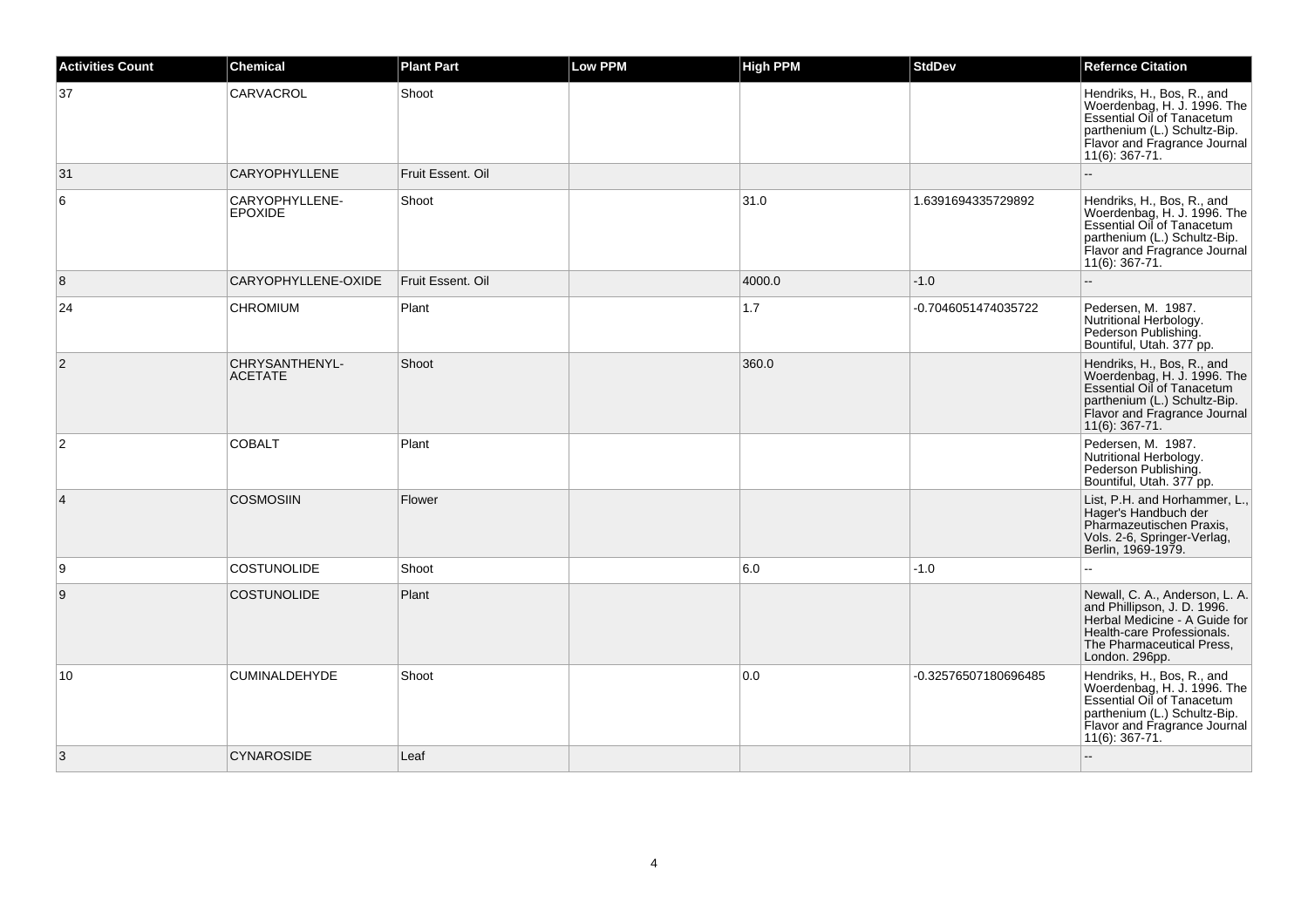| <b>Activities Count</b> | <b>Chemical</b>        | <b>Plant Part</b>     | <b>Low PPM</b> | <b>High PPM</b> | <b>StdDev</b>        | <b>Refernce Citation</b>                                                                                                                                                     |
|-------------------------|------------------------|-----------------------|----------------|-----------------|----------------------|------------------------------------------------------------------------------------------------------------------------------------------------------------------------------|
| 9                       | DELTA-CADINENE         | Shoot                 |                |                 |                      | Hendriks, H., Bos, R., and<br>Woerdenbag, H. J. 1996. The<br>Essential Oil of Tanacetum<br>parthenium (L.) Schultz-Bip.<br>Flavor and Fragrance Journal<br>11(6): 367-71.    |
| 9                       | DELTA-CADINENE         | <b>Essential Oil</b>  |                |                 |                      | --                                                                                                                                                                           |
| $\overline{1}$          | ELEUTHEROSIDE-B-1      | Shoot                 |                |                 |                      | ۵.                                                                                                                                                                           |
| 76                      | <b>EUGENOL</b>         | <b>Essential Oil</b>  |                |                 |                      |                                                                                                                                                                              |
| 76                      | <b>EUGENOL</b>         | Fruit Essent. Oil     |                | 1000.0          |                      |                                                                                                                                                                              |
| $ 2\rangle$             | <b>FARNESENE</b>       | Plant                 |                |                 |                      | Newall, C. A., Anderson, L. A.<br>and Phillipson, J. D. 1996.<br>Herbal Medicine - A Guide for<br>Health-care Professionals.<br>The Pharmaceutical Press,<br>London. 296pp.  |
| 15                      | <b>FIBER</b>           | Plant                 |                | 143000.0        | -0.5900378792839802  | Pedersen, M. 1987.<br>Nutritional Herbology.<br>Pederson Publishing.<br>Bountiful, Utah. 377 pp.                                                                             |
| 11                      | <b>GAMMA-TERPINENE</b> | <b>Essential Oil</b>  |                | 10000.0         | -0.6855735643465313  | ш,                                                                                                                                                                           |
| 11                      | <b>GAMMA-TERPINENE</b> | Fruit Essent. Oil     |                | 1000.0          | -1.0164567396291118  | 44                                                                                                                                                                           |
| 11                      | <b>GAMMA-TERPINENE</b> | Shoot                 |                | 28.0            | -0.3749884139681809  | Hendriks, H., Bos, R., and<br>Woerdenbag, H. J. 1996. The<br>Essential Oil of Tanacetum<br>parthenium (L.) Schultz-Bip.<br>Flavor and Fragrance Journal<br>$11(6)$ : 367-71. |
| $\overline{2}$          | <b>GERMACRENE-D</b>    | <b>Essential Oil</b>  |                | 46000.0         | $-1.0$               | L.                                                                                                                                                                           |
| $\overline{2}$          | <b>GERMACRENE-D</b>    | Leaf Essent. Oil      |                | 31000.0         | -0.5383216002693361  |                                                                                                                                                                              |
| $\overline{2}$          | <b>GERMACRENE-D</b>    | <b>Tissue Culture</b> |                |                 |                      | L.                                                                                                                                                                           |
| $ 2\rangle$             | <b>GERMACRENE-D</b>    | Shoot                 |                | 4.0             | -0.36824936936969666 | $-$                                                                                                                                                                          |
| 6                       | <b>IRON</b>            | Plant                 |                |                 |                      | Pedersen, M. 1987.<br>Nutritional Herbology.<br>Pederson Publishing.<br>Bountiful, Utah. 377 pp.                                                                             |
| 5                       | <b>ISOFRAXIDIN</b>     | Root                  |                | 122.0           | 1.0                  |                                                                                                                                                                              |
| 60                      | <b>LIMONENE</b>        | Shoot                 |                |                 |                      | Hendriks, H., Bos, R., and<br>Woerdenbag, H. J. 1996. The<br>Essential Oil of Tanacetum<br>parthenium (L.) Schultz-Bip.<br>Flavor and Fragrance Journal<br>$11(6)$ : 367-71. |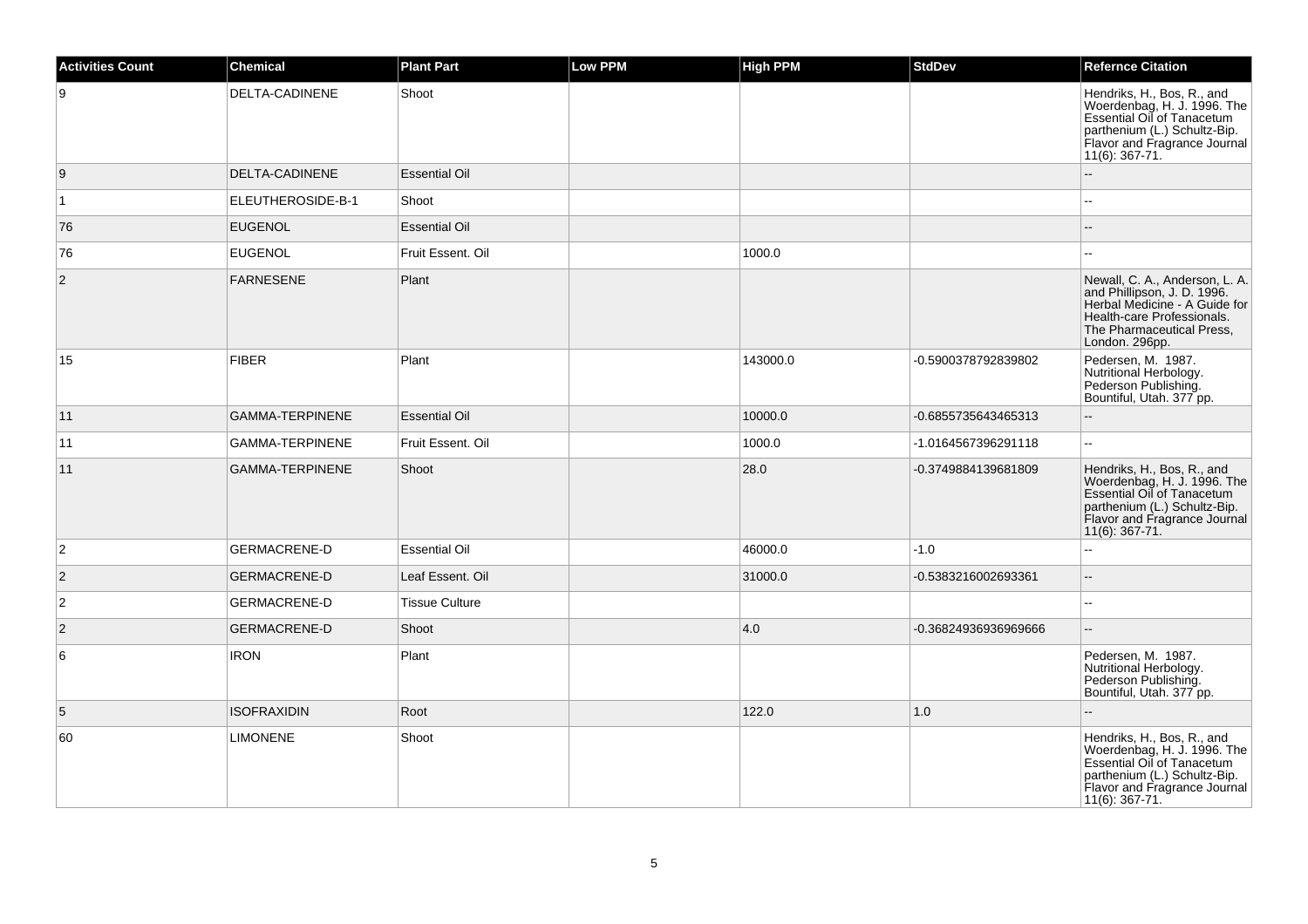| <b>Activities Count</b> | <b>Chemical</b>                   | <b>Plant Part</b>    | <b>Low PPM</b> | <b>High PPM</b> | <b>StdDev</b>        | <b>Refernce Citation</b>                                                                                                                                                  |
|-------------------------|-----------------------------------|----------------------|----------------|-----------------|----------------------|---------------------------------------------------------------------------------------------------------------------------------------------------------------------------|
| 60                      | <b>LIMONENE</b>                   | <b>Essential Oil</b> |                | 5000.0          | -0.7082860385987012  | $\overline{\phantom{a}}$                                                                                                                                                  |
| 53                      | <b>LINALOOL</b>                   | <b>Essential Oil</b> |                | 13000.0         | -0.5248552467846653  | --                                                                                                                                                                        |
| $\vert 3 \vert$         | LUTEOLIN-7-<br><b>GLUCURONIDE</b> | Leaf                 |                |                 |                      |                                                                                                                                                                           |
| 65                      | <b>MAGNESIUM</b>                  | Plant                |                | 2400.0          | -0.5172740870337147  | Pedersen, M. 1987.<br>Nutritional Herbology.<br>Pederson Publishing.<br>Bountiful, Utah. 377 pp.                                                                          |
| 14                      | <b>MANGANESE</b>                  | Plant                |                | 8.1             | -0.6368507291246737  | Pedersen, M. 1987.<br>Nutritional Herbology.<br>Pederson Publishing.<br>Bountiful, Utah. 377 pp.                                                                          |
| 23                      | <b>MELATONIN</b>                  | Leaf                 | 6.0            | 3500.0          | 1.4142114910611014   |                                                                                                                                                                           |
| 22                      | <b>MYRCENE</b>                    | Fruit Essent, Oil    |                |                 |                      |                                                                                                                                                                           |
| 39                      | <b>NIACIN</b>                     | Plant                |                | 285.0           | 2.918886504988539    | Pedersen, M. 1987.<br>Nutritional Herbology.<br>Pederson Publishing.<br>Bountiful, Utah. 377 pp.                                                                          |
| 16                      | P-CYMENE                          | Shoot                |                | 9.0             | -0.49426810257944204 | Hendriks, H., Bos, R., and<br>Woerdenbag, H. J. 1996. The<br>Essential Oil of Tanacetum<br>parthenium (L.) Schultz-Bip.<br>Flavor and Fragrance Journal<br>11(6): 367-71. |
| 16                      | P-CYMENE                          | <b>Essential Oil</b> |                | 31000.0         | -0.3774568610491117  | L.                                                                                                                                                                        |
| 16                      | P-CYMENE                          | Fruit Essent. Oil    |                | 5000.0          | -0.9962725072187498  | ц,                                                                                                                                                                        |
| 27                      | <b>PARTHENOLIDE</b>               | Seed                 |                | 15200.0         |                      | Ξ.                                                                                                                                                                        |
| 27                      | <b>PARTHENOLIDE</b>               | Shoot                | 80.0           | 8700.0          |                      |                                                                                                                                                                           |
| 27                      | <b>PARTHENOLIDE</b>               | Leaf Essent. Oil     |                | 61000.0         |                      |                                                                                                                                                                           |
| 27                      | <b>PARTHENOLIDE</b>               | Leaf                 | 130.0          | 300000.0        |                      |                                                                                                                                                                           |
| 27                      | <b>PARTHENOLIDE</b>               | Fruit Essent, Oil    |                | 284000.0        |                      |                                                                                                                                                                           |
| 27                      | PARTHENOLIDE                      | Flower               | 0.0            | 2424.0          |                      |                                                                                                                                                                           |
| 27                      | <b>PARTHENOLIDE</b>               | Plant                |                |                 |                      |                                                                                                                                                                           |
| $\overline{4}$          | <b>PHOSPHORUS</b>                 | Plant                |                | 5010.0          | 0.683008160317236    | Pedersen, M. 1987.<br>Nutritional Herbology.<br>Pederson Publishing.<br>Bountiful, Utah. 377 pp.                                                                          |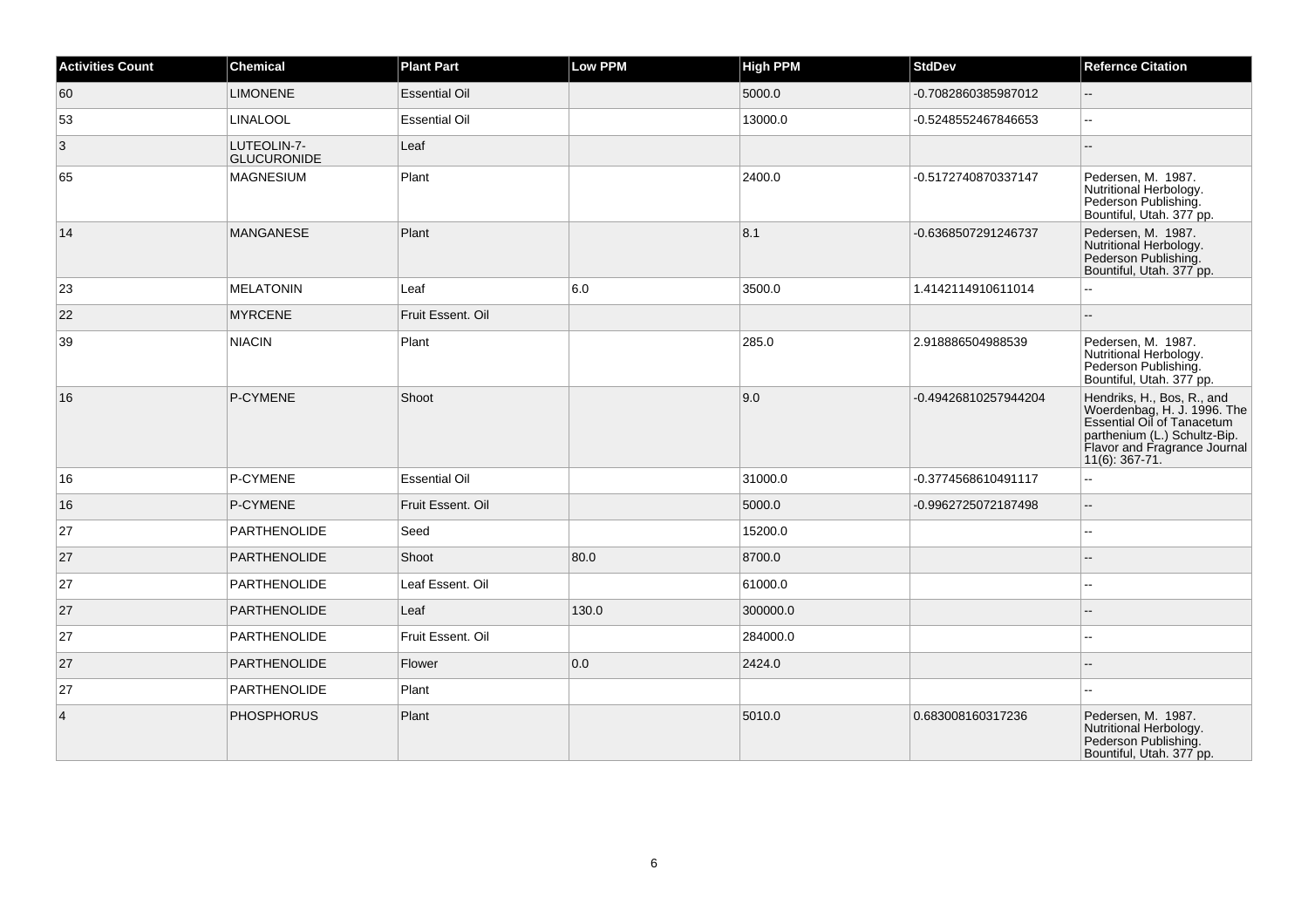| <b>Activities Count</b> | <b>Chemical</b>    | <b>Plant Part</b>    | <b>Low PPM</b> | <b>High PPM</b> | <b>StdDev</b>        | <b>Refernce Citation</b>                                                                                                                                                     |
|-------------------------|--------------------|----------------------|----------------|-----------------|----------------------|------------------------------------------------------------------------------------------------------------------------------------------------------------------------------|
|                         | <b>PINOCARVONE</b> | Shoot                |                | 2.0             | -0.6307569440575539  | Hendriks, H., Bos, R., and<br>Woerdenbag, H. J. 1996. The<br>Essential Oil of Tanacetum<br>parthenium (L.) Schultz-Bip.<br>Flavor and Fragrance Journal<br>11(6): 367-71.    |
| $\overline{1}$          | <b>PINOCARVONE</b> | <b>Essential Oil</b> |                |                 |                      | $\sim$                                                                                                                                                                       |
| $\overline{1}$          | <b>PINOCARVONE</b> | Fruit Essent. Oil    |                | 2000.0          |                      |                                                                                                                                                                              |
| 14                      | <b>POTASSIUM</b>   | Plant                |                | 22500.0         | 0.04901058337072094  | Pedersen, M. 1987.<br>Nutritional Herbology.<br>Pederson Publishing.<br>Bountiful, Utah. 377 pp.                                                                             |
| $\overline{1}$          | <b>REYNOSIN</b>    | Leaf                 |                |                 |                      |                                                                                                                                                                              |
| $\overline{1}$          | <b>REYNOSIN</b>    | Shoot                |                | 0.4             |                      |                                                                                                                                                                              |
| $\vert$ 1               | <b>REYNOSIN</b>    | Flower               |                | 1485.0          |                      | $-$                                                                                                                                                                          |
| $\vert$ 1               | <b>REYNOSIN</b>    | Plant                |                |                 |                      |                                                                                                                                                                              |
| 15                      | <b>RIBOFLAVIN</b>  | Plant                |                | 2.5             | -0.6210248948087893  | Pedersen, M. 1987.<br>Nutritional Herbology.<br>Pederson Publishing.<br>Bountiful, Utah. 377 pp.                                                                             |
| 5                       | <b>SABINENE</b>    | Shoot                |                | 5.0             | -0.29059831881924897 | Hendriks, H., Bos, R., and<br>Woerdenbag, H. J. 1996. The<br>Essential Oil of Tanacetum<br>parthenium (L.) Schultz-Bip.<br>Flavor and Fragrance Journal<br>$11(6)$ : 367-71. |
| $\sqrt{5}$              | <b>SABINENE</b>    | <b>Essential Oil</b> |                |                 |                      | $\sim$                                                                                                                                                                       |
| 5                       | <b>SABINENE</b>    | Fruit Essent. Oil    |                | 1000.0          | -0.7138066475051742  |                                                                                                                                                                              |
| $\sqrt{5}$              | SABINOL            | Fruit Essent. Oil    |                | 1300.0          |                      | $\sim$                                                                                                                                                                       |
| $\overline{5}$          | <b>SANTAMARIN</b>  | Plant                |                |                 |                      |                                                                                                                                                                              |
| $\overline{5}$          | <b>SANTAMARIN</b>  | Leaf                 |                |                 |                      | List, P.H. and Horhammer, L.,<br>Hager's Handbuch der<br>Pharmazeutischen Praxis,<br>Vols. 2-6, Springer-Verlag,<br>Berlin, 1969-1979.                                       |
| $\overline{5}$          | <b>SANTAMARIN</b>  | Flower               |                |                 |                      |                                                                                                                                                                              |
| $\overline{3}$          | SANTAMARINE        | Flower               |                | 424.0           |                      |                                                                                                                                                                              |
| 60                      | <b>SELENIUM</b>    | Plant                |                | 1.7             | -0.3516547080519198  | Pedersen, M. 1987.<br>Nutritional Herbology.<br>Pederson Publishing.<br>Bountiful, Utah. 377 pp.                                                                             |